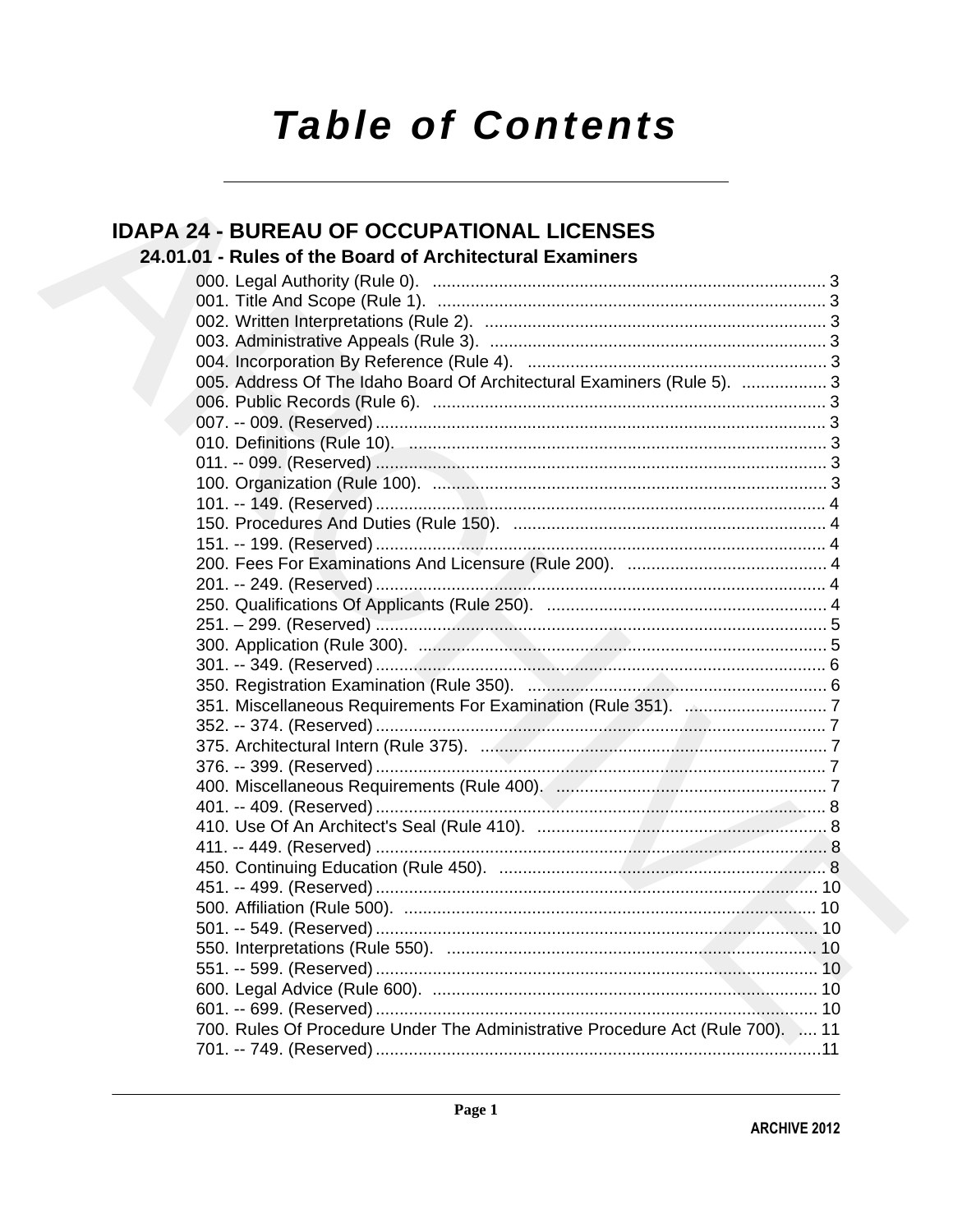## *Table of Contents (cont'd)*

| 751. Costs And Fees In Disciplinary Proceeding (Rule 751).  11 |
|----------------------------------------------------------------|
|                                                                |
|                                                                |
|                                                                |
|                                                                |
|                                                                |
|                                                                |
|                                                                |
|                                                                |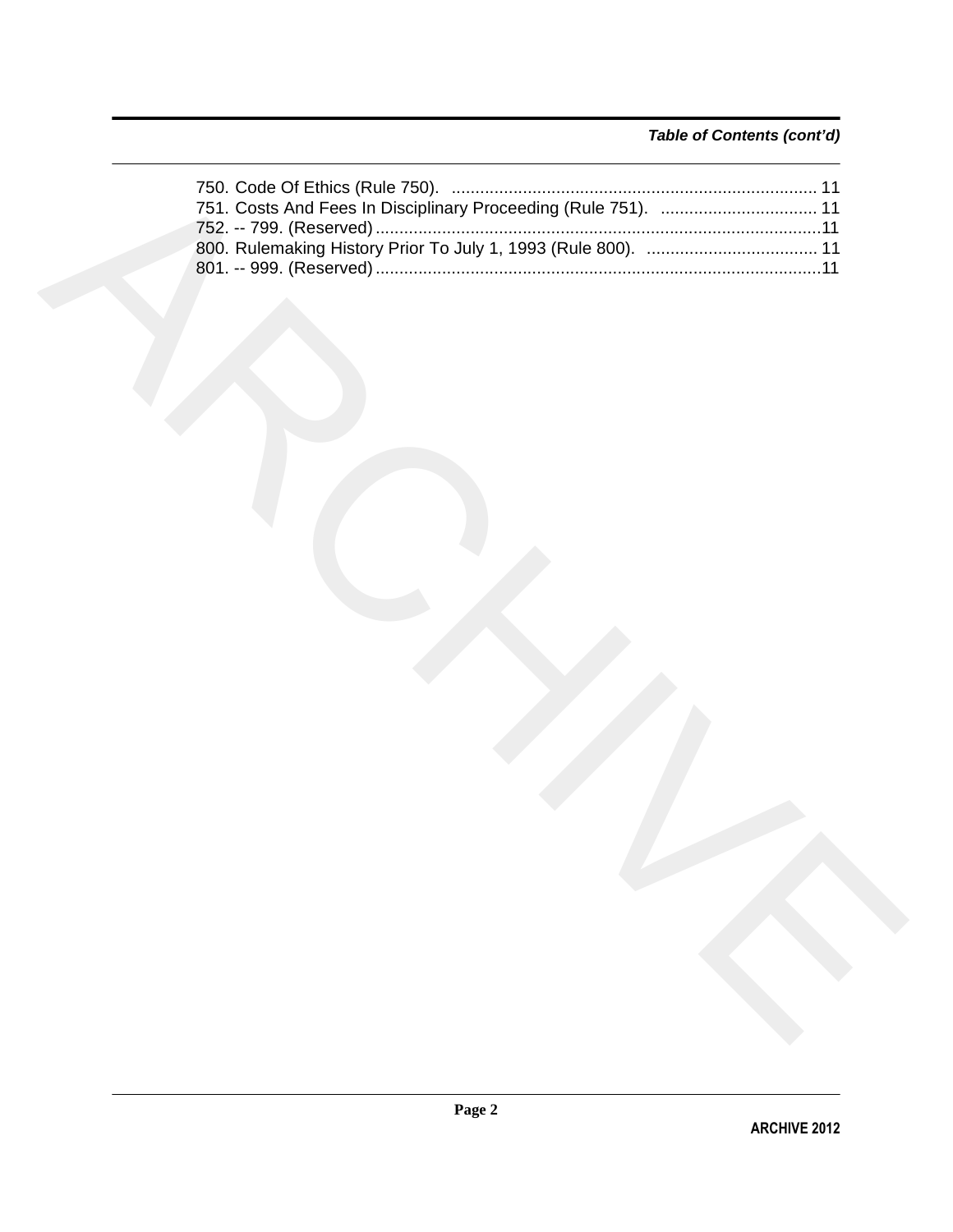#### **IDAPA 24 TITLE 01 CHAPTER 01**

## **IDAPA 24 - BUREAU OF OCCUPATIONAL LICENSES**

### **24.01.01 - RULES OF THE BOARD OF ARCHITECTURAL EXAMINERS**

#### <span id="page-2-2"></span><span id="page-2-1"></span>**000. LEGAL AUTHORITY (RULE 0).**

These rules are hereby prescribed and established pursuant to the authority vested in the Board of Architectural Examiners by the provisions of Section 54-312, Idaho Code. (7-1-93) Examiners by the provisions of Section 54-312, Idaho Code.

#### <span id="page-2-3"></span>**001. TITLE AND SCOPE (RULE 1).**

These rules shall be cited as IDAPA 24.01.01, "Rules of the Board of Architectural Examiners." (7-1-93)

#### <span id="page-2-4"></span>**002. WRITTEN INTERPRETATIONS (RULE 2).**

The board may have written statements that pertain to the interpretation of the rules of this chapter. Such interpretations, if any, are available for public inspection and copying at cost in the main office of the Bureau of Occupational Licenses. (3-15-02) Occupational Licenses.

#### <span id="page-2-5"></span>**003. ADMINISTRATIVE APPEALS (RULE 3).**

Administrative appeals shall be governed by the Administrative Procedure Act, Title 67, Chapter 52, Idaho Code.

(3-15-02)

#### <span id="page-2-6"></span>**004. INCORPORATION BY REFERENCE (RULE 4).**

<span id="page-2-0"></span>IDAPA 24 - BUREAU OF OCCUPATIONAL LICENSES<br>
24.01.01 - RULES OF THE BOARD OF ARCHITECTURAL EXAMINERS<br>
1990. LEGAL AUTHORITY (RILE B).<br>
1990. LEGAL AUTHORITY (RILE B).<br>
24.01.01 - RULES OF THE BOARD OF ARCHITECTURAL EXAMIN The document titled 2011 -2012 NCARB Handbook for Interns and Architects, dated July 2011, referenced in Subsection 250.01, is herein incorporated by reference. The document titled NCARB Rules of Conduct as published by the National Council of Architectural Registration Boards, Dated July 2011, referenced in Section 750, is hereby incorporated by reference. All documents incorporated by reference can be obtained at the office of the Bureau and on the Board web site.

#### <span id="page-2-7"></span>**005. ADDRESS OF THE IDAHO BOARD OF ARCHITECTURAL EXAMINERS (RULE 5).**

The office of the Board of Architectural Examiners is located within the Bureau of Occupational Licenses, 700 W. State Street, Boise, Idaho 83702. The Bureau is open between the hours of 8:00 a.m. and 5:00 p.m. each day except Saturdays, Sundays and holidays. The phone number of the Board is (208) 334-3233. The Board's fax number is (208) 334-3945. The Board's e-mail address is arc@ibol.idaho.gov. The Board's official website is http:// www.ibol.idaho.gov.

#### <span id="page-2-8"></span>**006. PUBLIC RECORDS (RULE 6).**

The records associated with the Board of Architectural Examiners are subject to the provisions of the Idaho Public Records Act, Title 9, Chapter 3, Idaho Code. (3-15-02)

<span id="page-2-9"></span>**007. -- 009. (RESERVED)**

#### <span id="page-2-10"></span>**010. DEFINITIONS (RULE 10).**

<span id="page-2-15"></span><span id="page-2-14"></span><span id="page-2-13"></span>**01. Board**. The Board of Architectural Examiners as prescribed in Section 54-312, Idaho Code.

(7-1-93)

**02.** Bureau. The Bureau of Occupational Licenses as prescribed in Sections 54-605 and 67-2602, Idaho Code. (3-15-02) Idaho Code. (3-15-02)

#### <span id="page-2-11"></span>**011. -- 099. (RESERVED)**

#### <span id="page-2-12"></span>**100. ORGANIZATION (RULE 100).**

<span id="page-2-17"></span><span id="page-2-16"></span>**01. Organization of the Board**. At the last meeting of each year, the Board shall organize and elect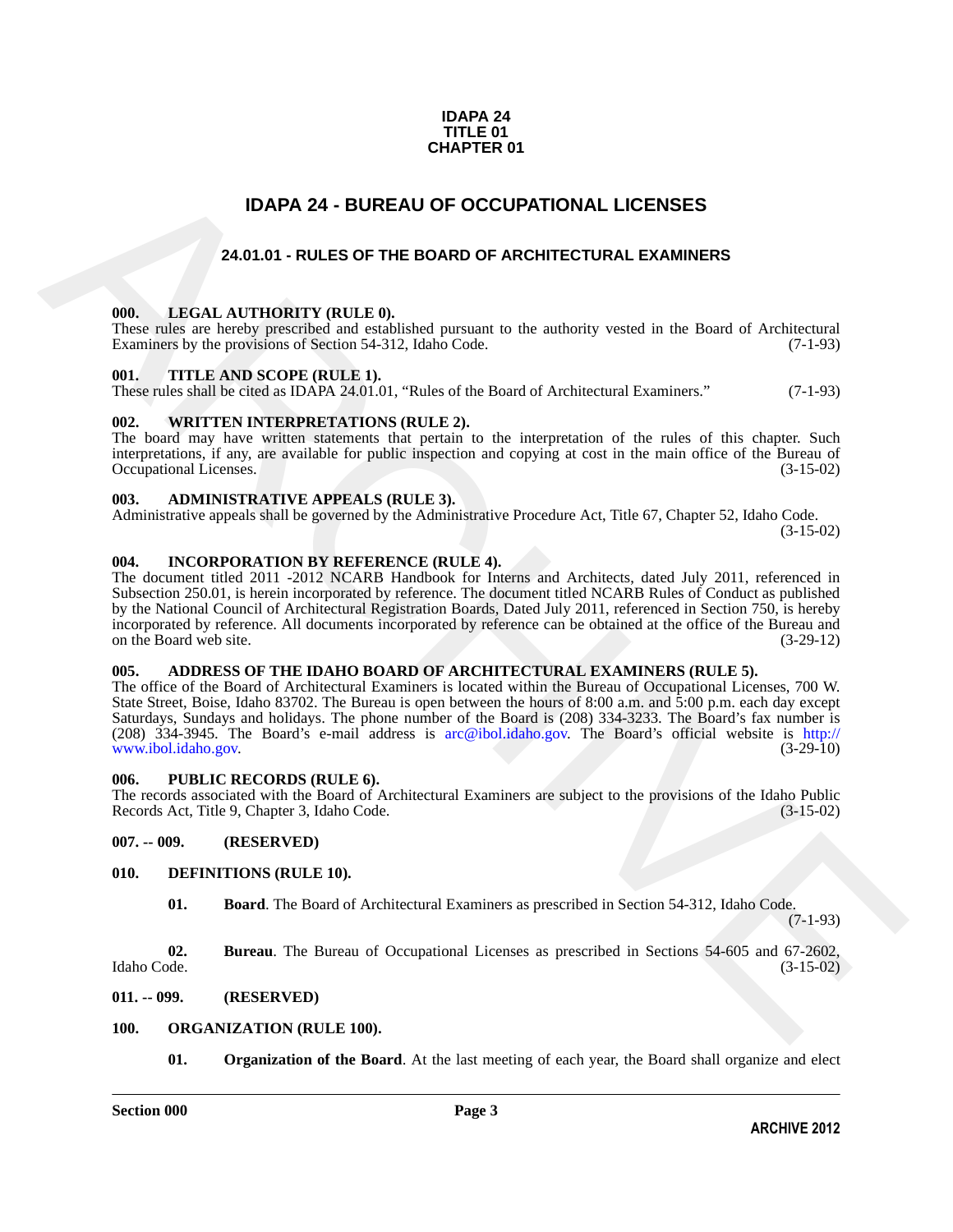from its members a Chairman and Vice Chairman, who shall assume the duties of their respective offices immediately<br>(3-15-02) (3-15-02) upon such selection.

#### <span id="page-3-12"></span>**02. Board Members and Duties**. (7-1-93)

**a.** Chairman. The Chairman shall be a voting member of the Board, and when present preside at all meetings, appoint with the consent of the Board, all committees, and shall otherwise perform all duties pertaining to the office of Chairman. The Chairman shall be an ex-officio member of all committees. (7-1-93)

Vice Chairman. The Vice Chairman shall, in the absence or incapacity of the Chairman exercise the sall the powers of the Chairman. duties and possess all the powers of the Chairman.

**c.** Bureau Chief. The Chief of the Bureau of Occupational Licenses shall act as an agent of the Board and shall be the official keeper of all records of the Board. The Bureau shall provide such services as may be authorized by Section 26, Title 67, Idaho Code, and as defined under contract between the Bureau and the Board.

(3-15-02)

#### <span id="page-3-0"></span>**101. -- 149. (RESERVED)**

#### <span id="page-3-14"></span><span id="page-3-13"></span><span id="page-3-1"></span>**150. PROCEDURES AND DUTIES (RULE 150).**

from its non-beatra at Charles and Dutke.<br>
Super nuch velocities, and Dutke.<br>
Super nuch velocities, and Dutke.<br>
(7-1-03)<br>
1947 Manuskan RD Dutke.<br>
2. Board Manuskan RD Dutke.<br>
2. Board Manuskan RD Dutke.<br>
2. Board Manusk **01. Meetings**. The Board shall meet at least four (4) times annually at such times and places as designated by the Board or the Chairman of the Board. Special meetings may be held at the call of the Chairman, and all members shall be notified in writing, thereof. (7-1-98) all members shall be notified in writing, thereof.

<span id="page-3-15"></span>**02.** Voting. A quorum shall be four Board members. A majority vote of Board members present shall dered the action of the Board as a whole. Any motion before the Board shall fail on a tie vote. (7-1-97) be considered the action of the Board as a whole. Any motion before the Board shall fail on a tie vote.

#### <span id="page-3-2"></span>**151. -- 199. (RESERVED)**

#### <span id="page-3-3"></span>**200. FEES FOR EXAMINATIONS AND LICENSURE (RULE 200).**

#### <span id="page-3-9"></span><span id="page-3-6"></span>**01.** Fees for Examination. (7-1-97)

**a.** Examination Fees. Examination fees will be as established by the National Council of Architectural Registration Boards (NCARB). (7-1-97)

**b.** Processing Fee. Applicants for licensing by examination must submit a twenty-five dollar (\$25) processing fee. (7-1-98)

<span id="page-3-8"></span><span id="page-3-7"></span>**02.** Annual Renewal Fee. Annual renewal fee - Seventy-five dollars (\$75). (7-1-93)

**03.** Endorsement Fee. Endorsement Fee - One hundred fifty dollars (\$150). (7-1-93)

<span id="page-3-11"></span><span id="page-3-10"></span>**04. Reinstatement Fees**. Reinstatement fees are as provided in Section 67-2614, Idaho Code. (7-1-98)

**05. Refund of Fees**. No refund of fees shall be made to any person who has paid such fees for application for examination, or reexamination, licensure, or reinstatement of license. (7-1-98)

#### <span id="page-3-4"></span>**201. -- 249. (RESERVED)**

#### <span id="page-3-16"></span><span id="page-3-5"></span>**250. QUALIFICATIONS OF APPLICANTS (RULE 250).**

<span id="page-3-17"></span>**01. ARE Applicants**. All applicants for the Architectural Registration Examination (ARE) shall possess the minimum qualifications required by the NCARB Handbook for Interns and Architects, where such handbook does not conflict with Idaho law. All applicants for the ARE must have started or completed the Intern<br>Development Program (IDP) requirements. (4-7-11) Development Program (IDP) requirements.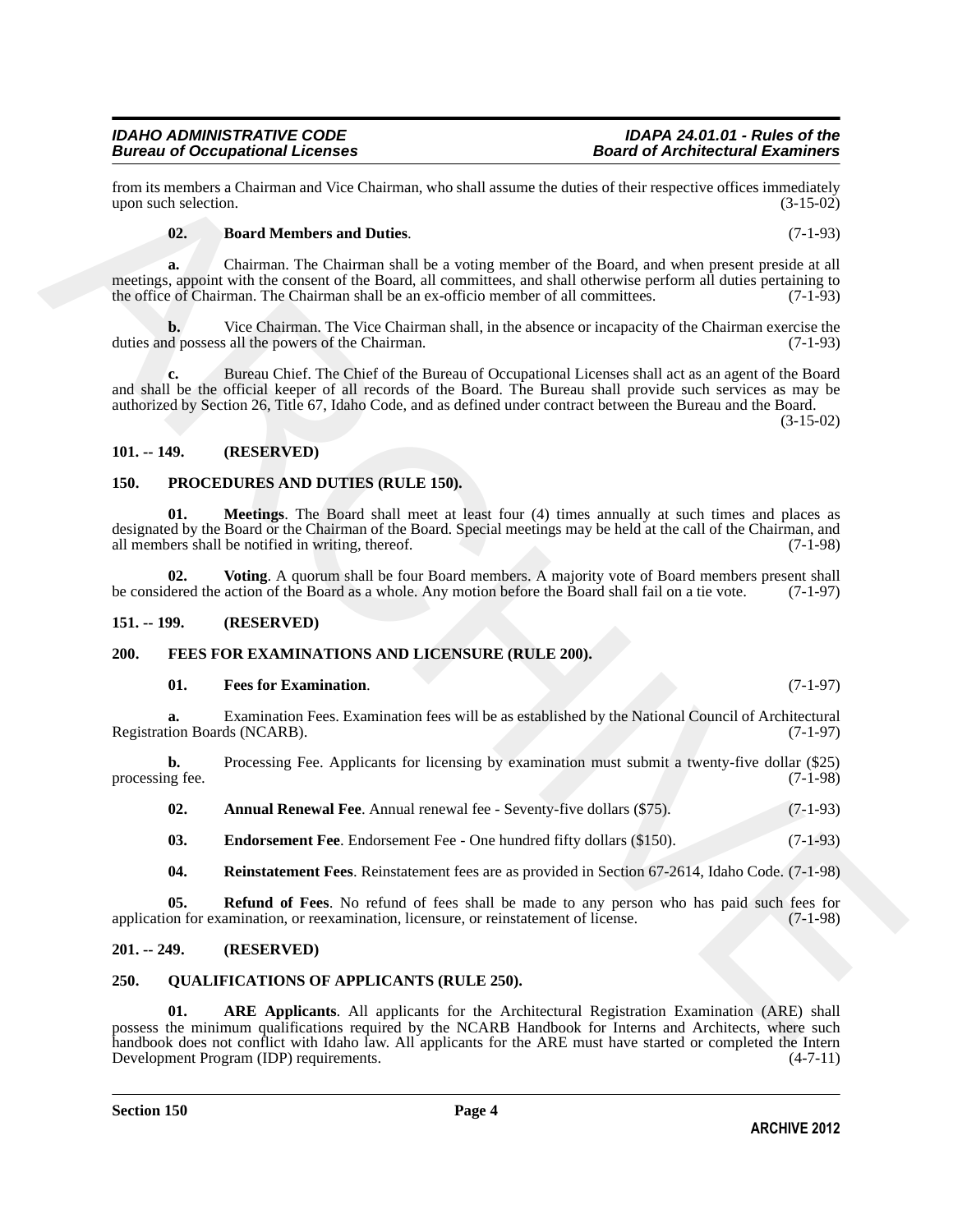#### <span id="page-4-5"></span>*IDAHO ADMINISTRATIVE CODE IDAPA 24.01.01 - Rules of the Bureau of Occupational Licenses*

and the system in Lieu of Degree Applicants. The fluore are projection with an accepted to the system of the transformation of the accepted to the system in the system of the system in the system in the system in the syst **02. Experience in Lieu of Degree Applicants**. The Board may allow an applicant without an architecture degree to sit for the architecture examination upon determining that such applicant has attained the knowledge and skill approximating that attained by graduation from an accredited architecture curriculum including the submission of a record of eight (8) years or more of experience in architecture work of a character deemed satisfactory by the Board. Said experience shall be in addition to that necessary for completion of the Intern Development Program (IDP) requirements. Two (2) years of eight (8) or more years of experience may be accepted if determined that such experience is directly related to architecture under the direct supervision of a registered engineer (practicing as a structural, civil, mechanical or electrical engineer in the field of building construction) or a registered landscape architect. At least six (6) years of such experience must be obtained while working under the direct supervision of a licensed architect. A person is qualified for the examination once they have met the experience requirement and started the Intern Development Program (IDP). (4-7-11) requirement and started the Intern Development Program (IDP).

<span id="page-4-0"></span>**251. – 299. (RESERVED)**

#### <span id="page-4-1"></span>**300. APPLICATION (RULE 300).**

#### <span id="page-4-4"></span><span id="page-4-2"></span>**01. Licensure by Examination**. (7-1-93)

**a.** Application for licensure by examination shall be made on the uniform application form adopted by d and furnished to the applicant by the Bureau. (4-7-11) the Board and furnished to the applicant by the Bureau.

**b.** Applicants shall furnish all information required by the uniform application form and shall include wing: (3-15-02) the following:

i. Certified transcript of all subjects and grades received for all college courses taken. (7-1-93)

ii. If graduated from a college or university, furnish certification of graduation and a certified transcript of all work completed.

iii. Furnish statement or statements, of all actual architectural or other applicable experience signed by the person under whose supervision the work was performed, giving kind and type of work done, together with dates of employment. (7-1-93) of employment.

iv. A recent passport photograph taken within the previous year for identification purposes. (3-30-01)

v. In addition to the above required information, an applicant having credits or a degree or degrees from any college or university shall furnish the Board a certified statement from each above institution stating by what accrediting group, if any, such credits or degree or degrees are accredited. (7-1-93)

**c.** Application shall not be reviewed by the Board until all required information is furnished and the required fee is paid. (3-15-02)

**d.** To be considered by the Board, properly completed applications must be received by the Bureau at ty (30) days prior to the first day of the month in which the Board will meet. (3-15-02) least thirty (30) days prior to the first day of the month in which the Board will meet.

#### <span id="page-4-3"></span>**02. Licensure by Endorsement -- Blue Cover**. (7-1-97)

**a.** General requirements. Application shall be accompanied by a current blue cover dossier compiled by the NCARB certifying that the applicant has satisfactorily passed the standard NCARB examinations, or NCARB authorized equivalent and shall include letters, transcripts, and other documents substantiating all statements relative to education and experience made in said application as required by the Board. (7-1-97)

**b.** Seismic knowledge requirements for endorsement applicants. Each applicant for license under endorsement to practice architecture in the state of Idaho shall submit evidence of his skill and knowledge in seismic design and such evidence shall be submitted and signed by the applicants acknowledged before a notary public, and shall contain one of the following statements: (7-1-97) shall contain one of the following statements: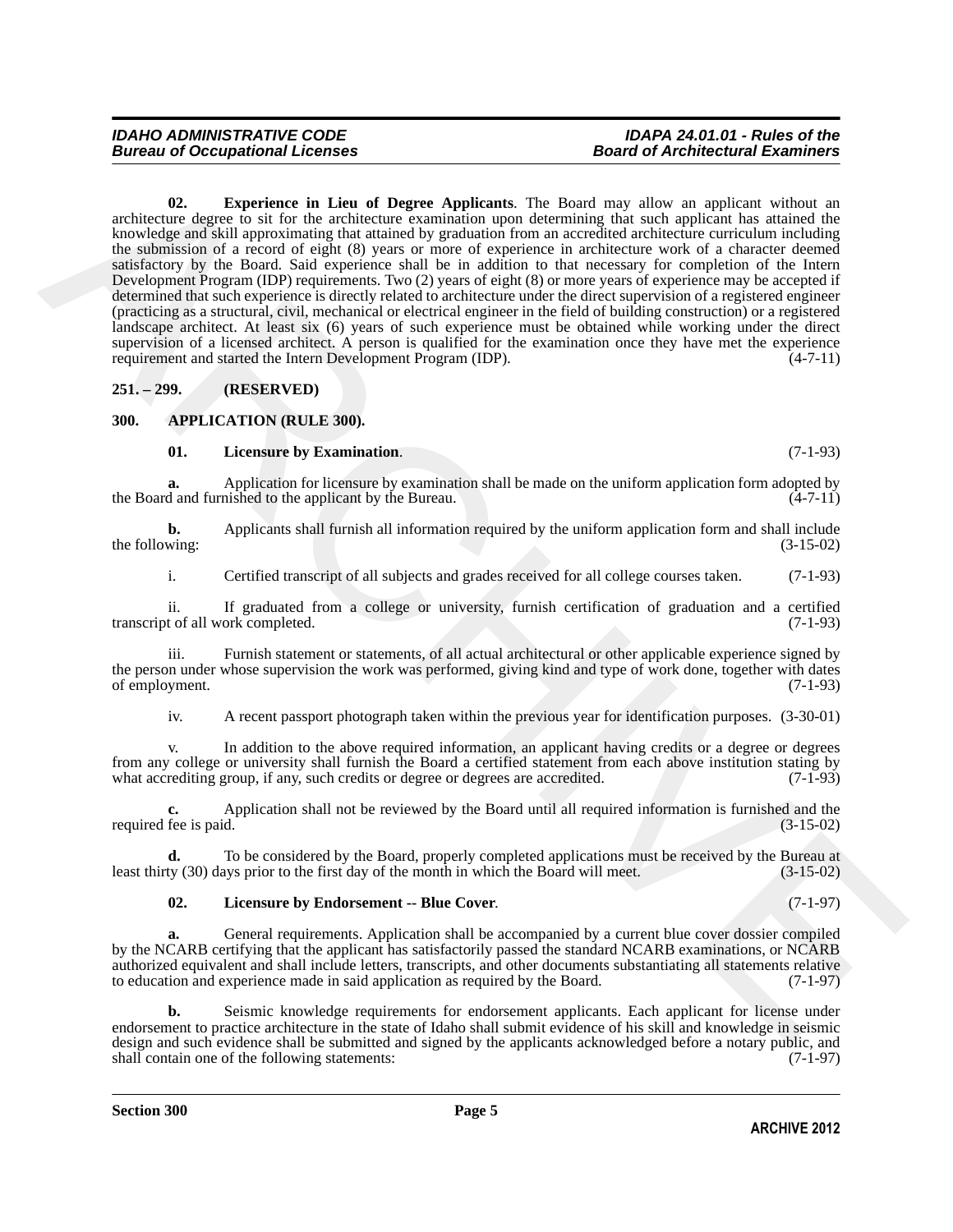i. "I have passed the examinations in Building Construction and Structural Design of the Western Conference of State Architectural Registration Boards in June 1963 or since and/or the NCARB in 1965 or since." (7-1-97)

ii. "I am registered in the State of \_\_\_\_\_\_\_\_\_\_\_in 20\_\_\_, where competence in seismic was a requirement for registration since  $\frac{1}{2}$ , 20 $\frac{1}{2}$ .  $\frac{1}{2}$  (7-1-93)

iii. Certification of the successful completion of the seismic seminar approved by the National Conference of Architectural Registration Boards. (7-1-93)

**c.** All applicants shall attach to their statement a certification from the State architectural registration of the cited state attesting the adequacy of the cited seismic examination. (7-1-93) agency of the cited state attesting the adequacy of the cited seismic examination.

#### <span id="page-5-2"></span>**03. Licensure by Endorsement -- Equivalency**. (7-1-97)

**a.** Application shall be made on the uniform application form adopted by the Board and furnished to cant by the Bureau. (3-15-02) the applicant by the Bureau.

**b.** Applicant shall comply with all requirements set forth in Subsections 300.01, 300.02.b.i., 300.02.b.ii., 300.02.b.iii., and 300.02.c. (7-1-97)

**c.** Applicant shall provide proof of holding a current and valid license issued by another state, a cauthority recognized by the Board. (7-1-97) licensing authority recognized by the Board.

**d.** Applicant shall provide proof of satisfactorily passing the NCARB examinations or NCARB ed equivalent examination, as determined by the Board. (7-1-97) authorized equivalent examination, as determined by the Board.

#### <span id="page-5-0"></span>**301. -- 349. (RESERVED)**

#### <span id="page-5-3"></span><span id="page-5-1"></span>**350. REGISTRATION EXAMINATION (RULE 350).**

<span id="page-5-7"></span>The Board, having found that the content and methodology of the ARE prepared by NCARB is the most practicable and effective examination to test an applicant's qualifications for registration, adopts the ARE as the single, written and/or electronic examination for registration of architects in this state, and further adopts the following rules with respect thereto: (7-1-97) respect thereto:

Confession of Share metallic contribution in Bubble Constraints and Structural Design of de Western<br>Confession of Share Architecture in the Structure and Structure and Structure and Structure and Structure and Structure a **01. When Taken**. The Board will cause the ARE, prepared by NCARB, to be administered to all applicants eligible, in accordance with the requirements of the Board, by their training and education to be examined for registration on dates scheduled by the NCARB. The Board shall cause repeat divisions of the ARE to be administered to qualified candidates on such dates as are scheduled by the NCARB. The ARE examination is a multiple part examination prepared by NCARB. Content of the examination in all of its sections is available from the Board or NCARB. (4-11-06)

<span id="page-5-4"></span>**02. Grading**. The ARE shall be graded in accordance with the methods and procedures recommended by the NCARB. To achieve a passing grade on the ARE, an applicant must receive a passing grade in each division. Grades from the individual division may not be averaged. Applicants will have unlimited opportunities to retake division which they fail except as set forth in these rules. The Board shall accept passing grades of computer administered divisions of the ARE as satisfying the requirements for said division(s) when such examinations are administered as prescribed by the NCARB. (4-11-06)

<span id="page-5-5"></span>**03. Passing (ARE)**. To pass the ARE, an applicant must achieve a passing grade on each division. Effective July 1, 2006, and subject to certain conditions, a passing grade for any division of the ARE shall be valid for five (5) years, after which time the division must be retaken unless all divisions have been passed. The Board may allow a reasonable extension of such period in circumstances where completion of all divisions is prevented by a medical condition, active duty in military service, or other like causes. (4-11-06) medical condition, active duty in military service, or other like causes.

<span id="page-5-6"></span>**04.** Transition. The transitional rules are as follows:  $(4-11-06)$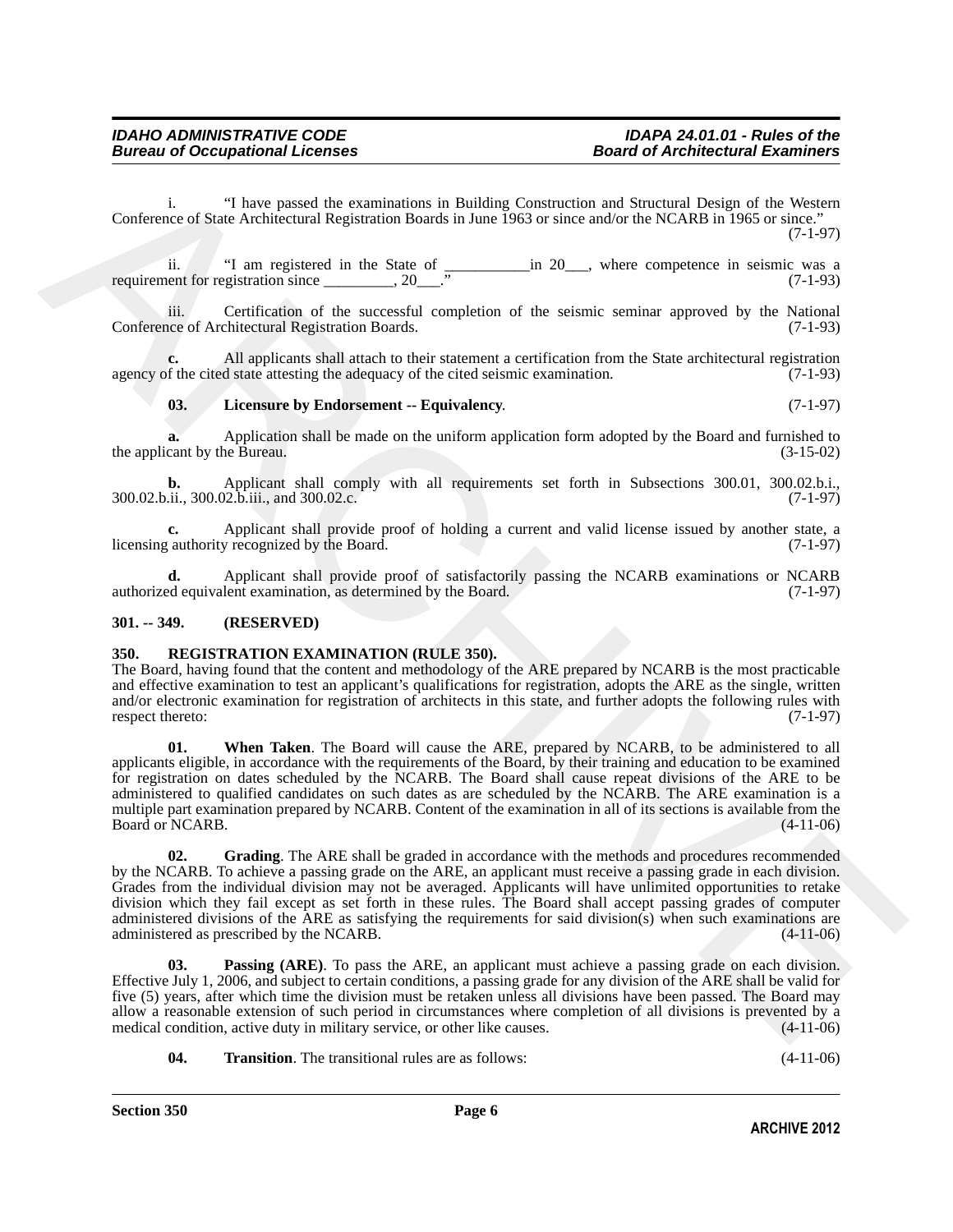**a.** For applicants who have passed all divisions of the ARE by July, 2006 regardless of the time taken, proposed the ARE.  $(4-11-06)$ will have passed the ARE.

will have passed by a street of the anti-term of the ART-by July, 2006 regardless of the time rates,<br>
which he ARCHIVE control that the street of the commutes of the time of the ART-by July 1, 2006,<br>
and a physicial appli **b.** For applicants who have passed one (1) or more but not all divisions of the ARE by July 1, 2006, such applicants will have five (5) years to pass all remaining divisions. A passing grade for any remaining division shall be valid for five (5) years, after which time the division must be retaken if the remaining divisions have not been passed. The five (5) year period shall commence after July 1, 2006, on the date when the first passed division is administered. (4-11-06) administered. (4-11-06)

**c.** For applicants who have passed no divisions of the ARE by July 1, 2006, such applicants shall be governed by the above five (5) year requirement. The five (5) year period shall commence on the date when the first passed division is administered. (4-11-06) passed division is administered.

#### <span id="page-6-0"></span>**351. MISCELLANEOUS REQUIREMENTS FOR EXAMINATION (RULE 351).**

<span id="page-6-16"></span><span id="page-6-15"></span><span id="page-6-10"></span><span id="page-6-5"></span>**01. Personal Interviews**. Personal interviews may be administered at the option of the Board.(7-1-93)

#### <span id="page-6-1"></span>**352. -- 374. (RESERVED)**

#### <span id="page-6-2"></span>**375. ARCHITECTURAL INTERN (RULE 375).**

An individual may represent themselves as an architectural intern only under the following conditions: (3-15-02)

**01. Supervision**. Each architectural intern shall be employed by and work under the direct supervision of an Idaho licensed architect. (3-15-02)

**02. IDP Enrollment**. Each architectural intern shall be enrolled in the National Council of Architectural Registration Board's (NCARB) Intern Development Program (IDP) and shall maintain a record in good standing. (3-15-02)

<span id="page-6-8"></span><span id="page-6-6"></span>**03. Record**. Each architectural intern shall possess either: (3-15-02)

**a.** A record with the NCARB establishing that IDP training units are being earned in any of the IDP training settings  $A, B, C, D$  or E; or (3-15-02)

<span id="page-6-9"></span><span id="page-6-7"></span>**b.** A record establishing completion of all IDP training regulations as specified by NCARB. (3-15-02)

**04. Prohibitions**. An architectural intern shall not sign or seal any architectural plan, specification, or other document. An architectural intern shall not engage in the practice of architecture except under the direct supervision of an Idaho licensed architect.

**05. Registration**. Each architectural intern shall register with the Board on forms provided by the Bureau of Occupational Licenses that shall include the names and addresses of their employer, IDP supervisor, and IDP mentor. (3-15-02)  $IDP$  mentor.  $(3-15-02)$ 

#### <span id="page-6-3"></span>**376. -- 399. (RESERVED)**

#### <span id="page-6-11"></span><span id="page-6-4"></span>**400. MISCELLANEOUS REQUIREMENTS (RULE 400).**

<span id="page-6-14"></span>**01. Practice of Architecture**. Idaho Law prohibits the practice of architecture by any unlicensed r firm for any reason. (7-1-93) person or firm for any reason.

<span id="page-6-12"></span>**02. Corporations**. Corporations organized to do general business in the state of Idaho may not practice ure in the state of Idaho. (7-1-93) architecture in the state of Idaho.

<span id="page-6-13"></span>**Firm Names**. Firm names incorporating the use of names of unlicensed individuals are considered tion 54-310, Idaho Code. (7-1-93) in violation of Section 54-310, Idaho Code.

#### **Section 351 Page 7**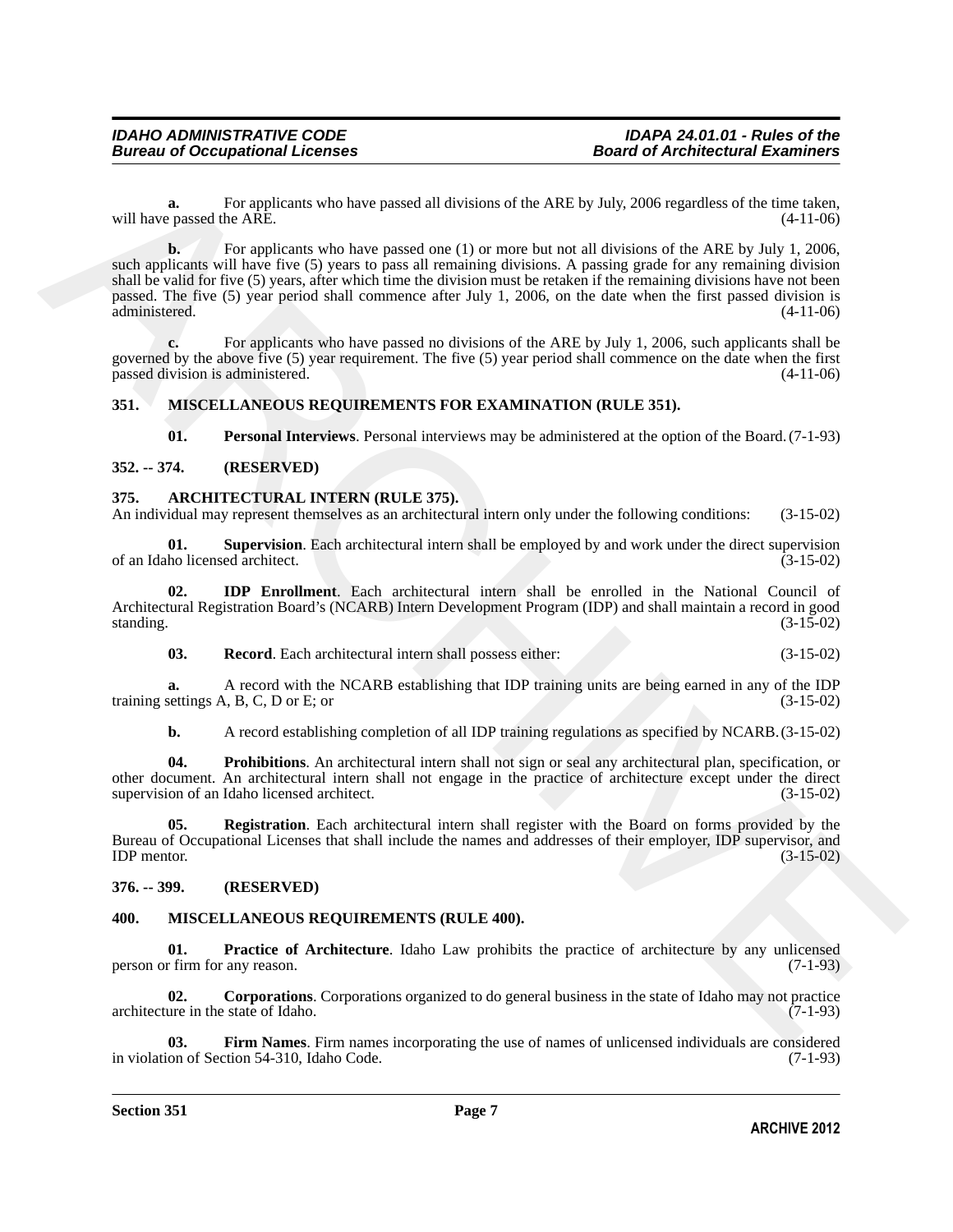#### <span id="page-7-0"></span>**401. -- 409. (RESERVED)**

#### <span id="page-7-7"></span><span id="page-7-1"></span>**410. USE OF AN ARCHITECT'S SEAL (RULE 410).**

An architect's seal shall be placed on all technical submissions prepared personally by the architect or prepared by his staff under the architect's direction and personal supervision. An architect shall only seal those documents prepared by another licensed professional where the architect has both control over and detailed professional knowledge of the work or matters contained in said document. Nothing in this rule shall limit an architect's responsibility to the owner for the work of other licensed professionals to the extent established by contract between the owner and architect. (4-5-00)

<span id="page-7-2"></span>**411. -- 449. (RESERVED)**

#### <span id="page-7-4"></span><span id="page-7-3"></span>**450. CONTINUING EDUCATION (RULE 450).**

In order to protect the public health and safety and promote the public welfare, the Board has adopted the following rules for continuing education. (3-20-04) rules for continuing education.

<span id="page-7-6"></span>**01. Continuing Education Requirement**. Each Idaho licensed architect must successfully complete a minimum of eight (8) hours of continuing education in architectural health, safety and welfare annually for license renewal. Effective January 1, 2014, and for each year thereafter, each Idaho licensed architect must successfully complete a minimum of twelve (12) hours of continuing education in architectural health, safety and welfare in the calendar vear prior to license renewal. calendar year prior to license renewal.

**401.** ... **409.** (RESERVED)<br> **440.** ... **CSE OF AN ARCHITE CTS SEAL: RULE 440.**<br>
An architective statistical velocity and the chiral ideotroids responsed personally by the architect or prepared by his<br>
40. Architect stat **a.** Each licensee shall submit to the Board a license renewal application form, together with the required fees, certifying by signed affidavit that compliance with the annual CE requirements have been met during the previous twelve (12) months. Effective January 1, 2014, and for each year thereafter, each licensee shall submit to the Board a license renewal application form, together with the required fees, certifying by signed affidavit that compliance with the annual CE requirements have been met during the previous calendar year. The Board may conduct such continuing education audits and require verification of attendance as deemed necessary to ensure<br>compliance with the CE requirements. (3-29-12) compliance with the CE requirements.

**b.** A licensee shall be considered to have satisfied their CE requirements for the first renewal of their initial license. Licensees who have failed to meet the annual continuing education requirement may petition the Board for additional time to complete their continuing education requirements. (3-20-04)

**c.** Prior to reinstatement of a license lapsed, canceled or otherwise non-renewed for less than five (5) years, the applicant shall provide proof of attendance consisting of eight (8) hours of continuing education for each year the license was lapsed. Effective January 1, 2014, prior to reinstatement of a license lapsed, canceled or otherwise non-renewed for less than five (5) years, the applicant shall provide proof of attendance consisting of twelve (12) hours of continuing education for each year the license was lapsed. A license lapsed, canceled or otherwise not renewed for more than five (5) years may be reinstated in accordance with Section 67-2614, Idaho Code. (3-29-12)

**d.** A licensee may carryover a maximum of six (6) hours of continuing education to meet the next ntinuing education requirement. (3-29-12) year's continuing education requirement.

**e.** One (1) continuing education hour shall be equal to one (1) learning unit, as determined by the American Institute of Architects, or one (1) clock hour of education, as determined by the Board. (3-20-04)

<span id="page-7-5"></span>**02. Architectural Health, Safety and Welfare Requirement**. To qualify for continuing education, a course must involve architectural health, safety and welfare, which generally relates to the structural integrity or unimpairedness of a building or building sites and includes the following subject areas: (3-20-04)

**a.** Legal, which includes laws, codes, zoning, regulations, standards, life safety, accessibility, ethics, eto protect owners and public. (3-29-12) insurance to protect owners and public.

**b.** Building systems, which includes structural, mechanical, electrical, plumbing, communications,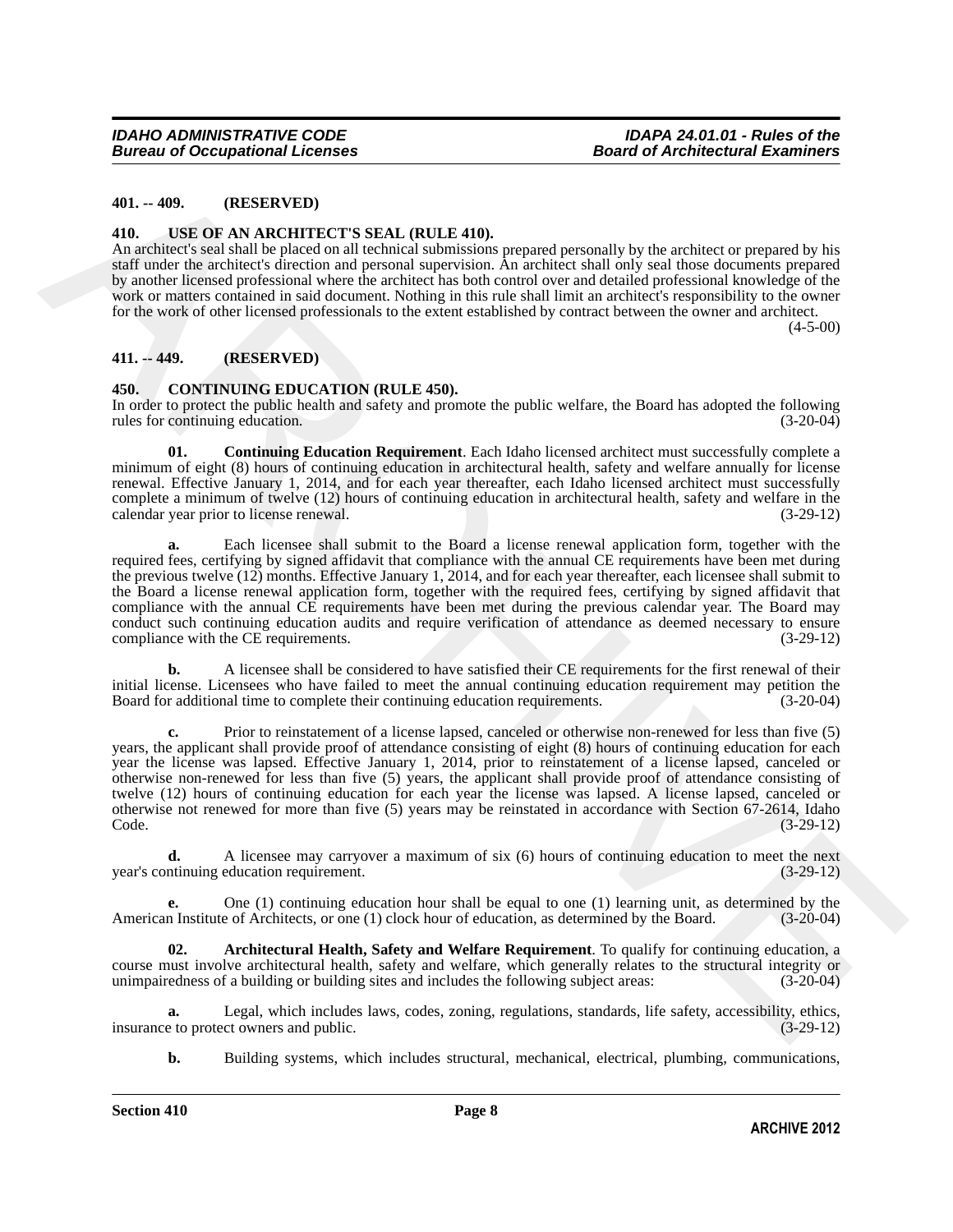#### *IDAHO ADMINISTRATIVE CODE IDAPA 24.01.01 - Rules of the Bureau of Occupational Licenses*

vectority, and five protection<br>
Annotesis Christmannenti, which includes energy efficiency, structurality, reduced textures, nurrality, and<br>
Annotesis and consider the consideration of the consideration of the considerati security, and fire protection. (3-29-12) **c.** Environmental, which includes energy efficiency, sustainability, natural resources, natural hazards, is materials, weatherproofing, and insulation. (3-29-12) hazardous materials, weatherproofing, and insulation. **d.** Occupant comfort, which includes air quality, lighting, acoustics, ergonomics. (3-29-12) **e.** Materials and methods, which includes construction systems, products, finishes, furnishings, and the (3-29-12) equipment. (3-29-12) **f.** Preservation, which includes historical, reuse, and adaptation. (3-29-12) **g.** Pre-Design, which includes land use analysis, programming, site selection, site and soils analysis, and surveying. **h.** Design, which includes urban planning, master planning, building design, site design, interiors, d security measures. (3-29-12) safety and security measures. **i.** Construction documents, which includes drawings, specifications, and delivery methods. (3-29-12) **j.** Construction contract administration, which includes contracts, bidding, contract negotiations. (3-29-12) **03. Approved Credit**. Continuing education courses must be in the subject of architectural health, safety and welfare and be presented by: (3-20-04) (3-20-04) **a.** Providers approved by the National Architectural Accreditation Board (NAAB) schools of ure; or (3-20-04) architecture; or **b.** Providers approved by the National Council of Architect Registration Board (NCARB); or (3-20-04) **c.** Providers approved by the American Institute of Architects (AIA); or (3-20-04) **d.** Providers as otherwise approved by the Board. All requests for approval or pre-approval of continuing education credits must be made to the Board in writing and must be accompanied by a statement that includes the name of the instructor or instructors, his or her qualifications, the date, time and location of the course, the specific agenda for the course, the number of continuing education hours requested, and a statement of how the course is believed to be in the nature of architectural health, safety and welfare. (3-20-04) **04. Verification of Attendance**. It shall be necessary for each licensee to maintain verification of attendance by securing authorized signatures or other documentation from the course instructors or sponsoring institution substantiating any and all hours attended by the licensee. This verification shall be maintained by the licensee for a period of five (5) years and provided to the Board upon request of the Board or its agent. licensee for a period of five (5) years and provided to the Board upon request of the Board or its agent.

<span id="page-8-3"></span><span id="page-8-2"></span><span id="page-8-0"></span>**05. Failure to Fulfill the Continuing Education Requirements**. The license will not be renewed for those licensees who fail to certify or otherwise provide acceptable documentation of meeting the CE requirements. Licensees who make a false attestation regarding compliance with the CE requirements shall be subject to disciplinary action by the Board. (3-20-04)

<span id="page-8-1"></span>**06.** Exemptions. A licensed architect shall be deemed to have complied with the CE requirements if the licensee attests in the required affidavit that for not less than ten  $(10)$  months of the preceding one  $(1)$  year period of licensure, the architect has met one  $(1)$  of the following criteria:  $(3\n-20\n-04)$ of licensure, the architect has met one  $(1)$  of the following criteria:

**a.** Has served honorably on active duty in the military service (exceeding ninety (90) consecutive (3-20-04) days). (3-20-04)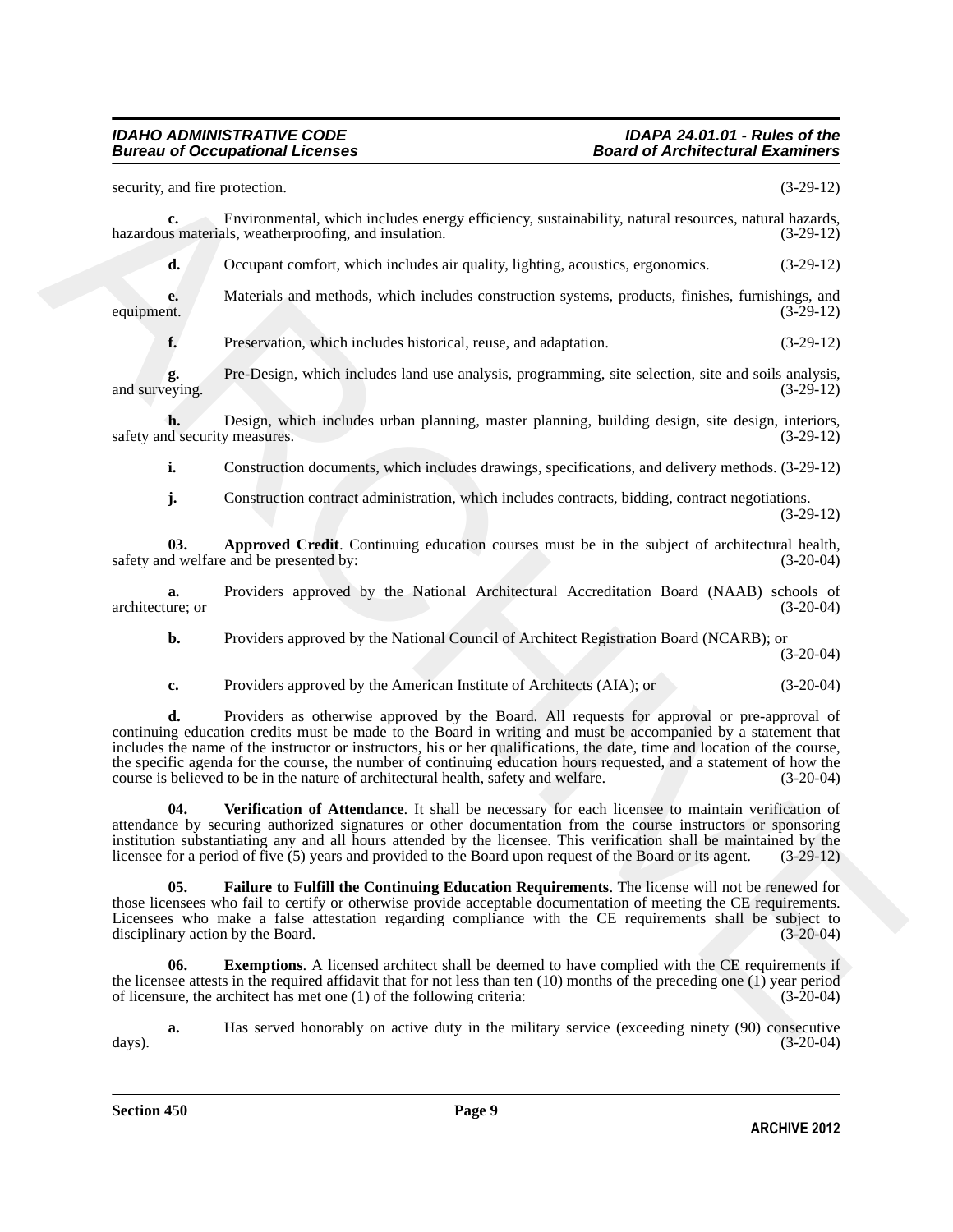**b.** Is a government employee working as an architect and assigned to duty outside the United States. (3-20-04)

**c.** Special Exemption. The Board shall have authority to make exceptions for reasons of individual hardship, including health (certified by a medical doctor) or other good cause. The architect must provide any information requested by the Board to assist in substantiating hardship cases. This exemption is granted at the sole discretion of the Board.

#### <span id="page-9-7"></span><span id="page-9-0"></span>**451. -- 499. (RESERVED)**

#### <span id="page-9-1"></span>**500. AFFILIATION (RULE 500).**

<span id="page-9-9"></span><span id="page-9-8"></span>**01. Board Is an Active Member of the Western Conference of the Architectural Registration Boards**. This Board by approved resolution and payment of the proper fees by the proper authority is an active member of the Western Conference of the Architectural Registration Boards. The Board shall designate one or more delegates from the Board to attend the annual meeting of the Western Conference and approve payment of the expenses of the delegate or delegates by the state of Idaho in accordance with the law. (7-1-93) expenses of the delegate or delegates by the state of Idaho in accordance with the law.

**1.** Is a government employee scating as a mething and are ligned to dany one identified to United States.<br> **ARCHIVE SECOND INTERFERIENCE CONSULATION** (and large candidal second production and individual methinds and inte **02. Administration of Construction Contracts**. Under Section 54-309, paragraph 1-c, "Practice of Architecture," Section 54-305, paragraph 1-f, Grounds for Discipline, the words "Administration of Construction Contracts," in accordance with current knowledge and usage in the profession means "Administration of the Contract" as defined in the relevant Contract for Construction or Owner-Architect Agreement as published by the American Institute of Architects.

#### <span id="page-9-2"></span>**501. -- 549. (RESERVED)**

#### <span id="page-9-10"></span><span id="page-9-3"></span>**550. INTERPRETATIONS (RULE 550).**

The following interpretation of Laws relating to Architecture in Idaho Code are hereby made by the Board. (7-1-93)

<span id="page-9-14"></span>**01. Reference to Building**. Under Section 54-309, reference to any building wherein the safeguarding of life, health, and property is concerned means any building which public or private sector of population may use or any building into which the public or private sector of the population is invited either as spectators, visitor, student, guest, or employee, or any building where the private or public sector of the population conducts business. (7-1-93)

<span id="page-9-11"></span>**02. Administration of Construction Contracts**. Under Section 54-309, paragraph 1-c, "Practice of Architecture," Section 54-305, paragraph 1-f, Grounds for Discipline, the words "Administration of Construction Contracts," in accordance with current knowledge and usage in the profession means "Administration of the Contract" as defined in the relevant Contract for Construction or Owner-Architect Agreement as published by the American Institute of Architects. (4-5-00)

<span id="page-9-13"></span>**03. Professional Standards**. Under Section 54-305, an architect shall be completely objective and truthful in all professional reports, statements, or testimony and shall include therein all relevant and pertinent information known to him. (7-1-93)

<span id="page-9-12"></span>**04. Direct Supervision**. Direct supervision is that degree of supervision by a licensed architect overseeing the work of another whereby the architect has both control over, and detailed professional knowledge of, the work prepared under his or her supervision. The primary contract or agreement for the project must be between the architect of record and the entity for which architectural services are provided, not between the person being supervised and the entity for which the services are provided. (7-1-98) supervised and the entity for which the services are provided.

#### <span id="page-9-4"></span>**551. -- 599. (RESERVED)**

#### <span id="page-9-15"></span><span id="page-9-5"></span>**600. LEGAL ADVICE (RULE 600).**

All legal advice shall be furnished the Board by the Office of the Attorney General of the State of Idaho or such legal advice may be furnished by private legal counsel with the approval of the Board. (7-1-93) advice may be furnished by private legal counsel with the approval of the Board.

#### <span id="page-9-6"></span>**601. -- 699. (RESERVED)**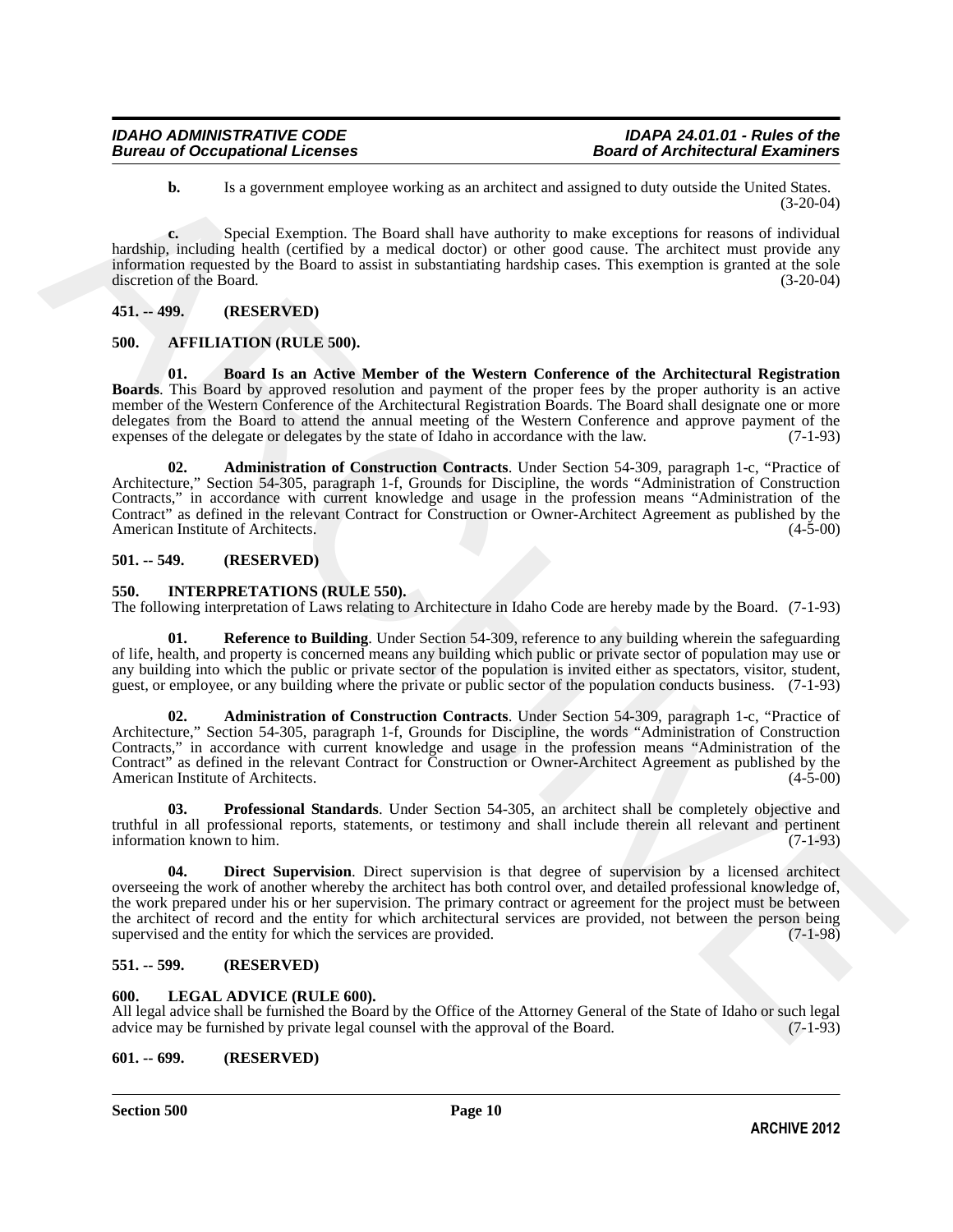#### <span id="page-10-0"></span>**700. RULES OF PROCEDURE UNDER THE ADMINISTRATIVE PROCEDURE ACT (RULE 700).**

All procedures available under the Board of Architects shall be those adopted by the Bureau of Occupational Licenses. (7-1-93) Licenses. (7-1-93)

#### <span id="page-10-1"></span>**701. -- 749. (RESERVED)**

#### <span id="page-10-7"></span><span id="page-10-2"></span>**750. CODE OF ETHICS (RULE 750).**

<span id="page-10-8"></span>**01. Rules of Conduct**. The NCARB Rules of Conduct are hereby adopted as the Code of Ethics for all ensed architects. (3-15-02) Idaho licensed architects.

<span id="page-10-9"></span>**02.** Violation of the Code of Ethics. The Board will take action against a licensee under Section 54-<br>Idaho Code, who is found in violation of the Code of Ethics. (7-1-93) 305 (h), Idaho Code, who is found in violation of the Code of Ethics.

#### <span id="page-10-10"></span><span id="page-10-3"></span>**751. COSTS AND FEES IN DISCIPLINARY PROCEEDING (RULE 751).**

The Board may order a licensed architect to pay the costs and fees incurred by the Board in the investigation or prosecution of the licensee for violation of Section 54-305(1)(a)(i), Idaho Code. (3-18-99) prosecution of the licensee for violation of Section  $54-305(1)(a)(i)$ , Idaho Code.

#### <span id="page-10-4"></span>**752. -- 799. (RESERVED)**

#### <span id="page-10-5"></span>**800. RULEMAKING HISTORY PRIOR TO JULY 1, 1993 (RULE 800).**

790. RULEN OF PROCEDURE I WORK THE ADMINISTRATIVE PROCEDURE ACT (RULE 700).<br>All procedures could<br>be more related and of Awaherec shall be done adopted by the fluence of Co-cappinal<br>Lines Sec. (2.449).<br>
The ARCHIVES CODE O ADOPTED DECEMBER 29, 1989 EFFECTIVE JANUARY 18, 1990 ADOPTED BY EMERGENCY NOVEMBER 2, 1990 EFFECTIVE APRIL 4, 1991 ADOPTED BY EMERGENCY MARCH 1, 1991 EFFECTIVE JUNE 4, 1991 SUPERSEDING ALL PREVIOUS RULES (7-1-93)

<span id="page-10-6"></span>**801. -- 999. (RESERVED)**